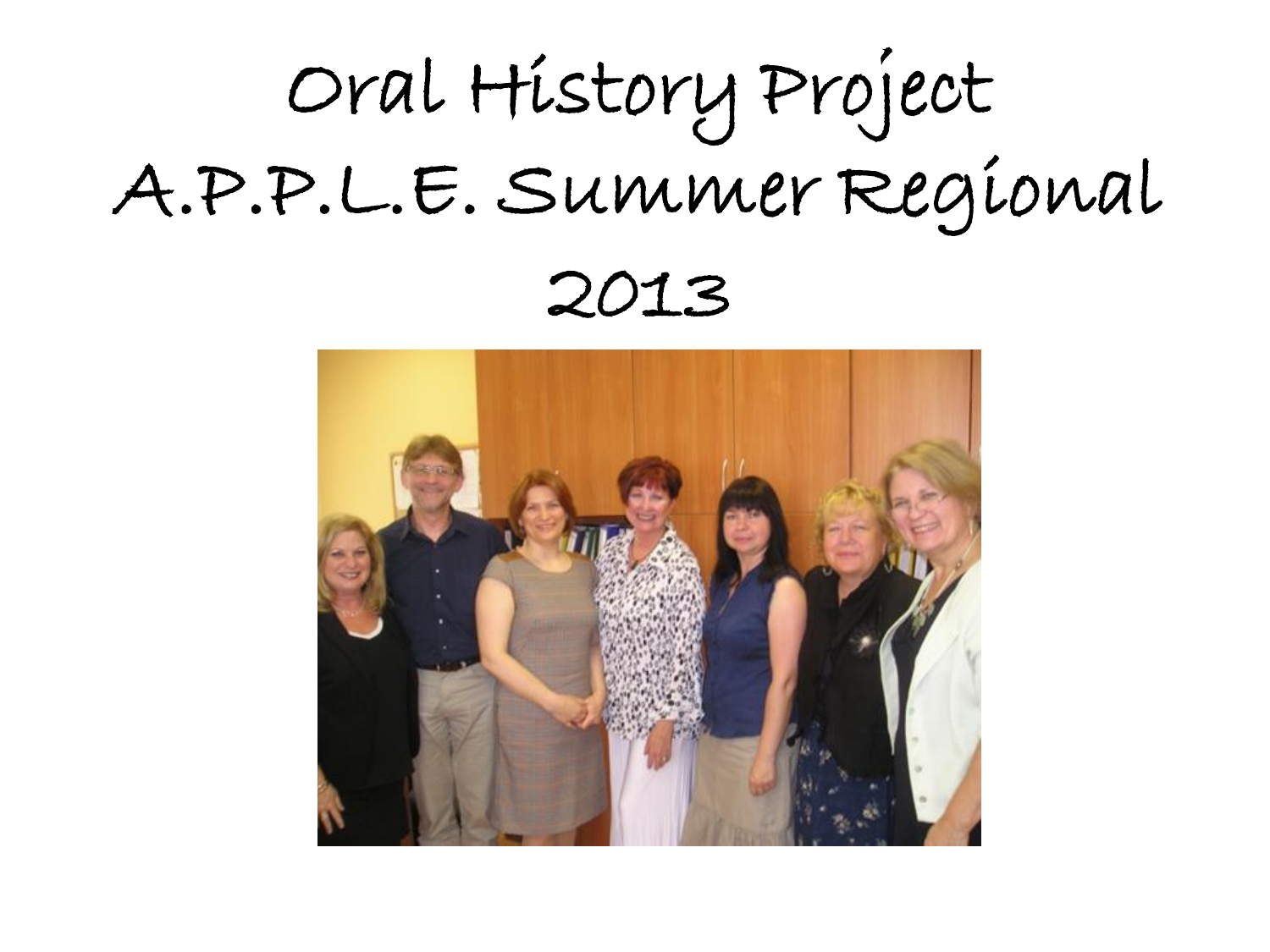#### A collaboration between Prienu Ziburio Gimnazija and The University of San Diego

#### With Special Support from A.P.P.L.E.



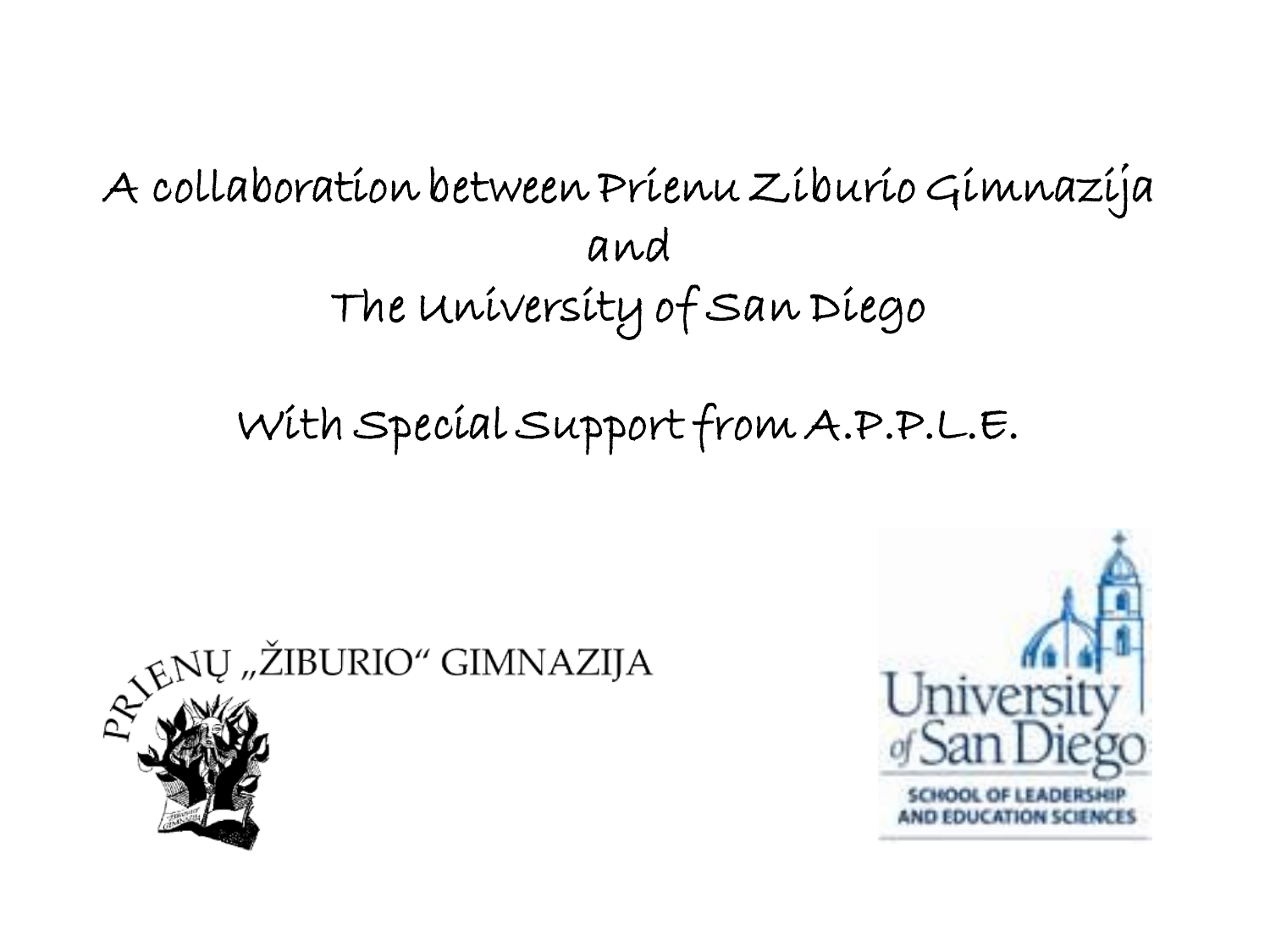#### Coordinating Teachers

Nancy Hanssen, the lecturer (The USA) Irma Šneideriene, the principal (Lithuania)

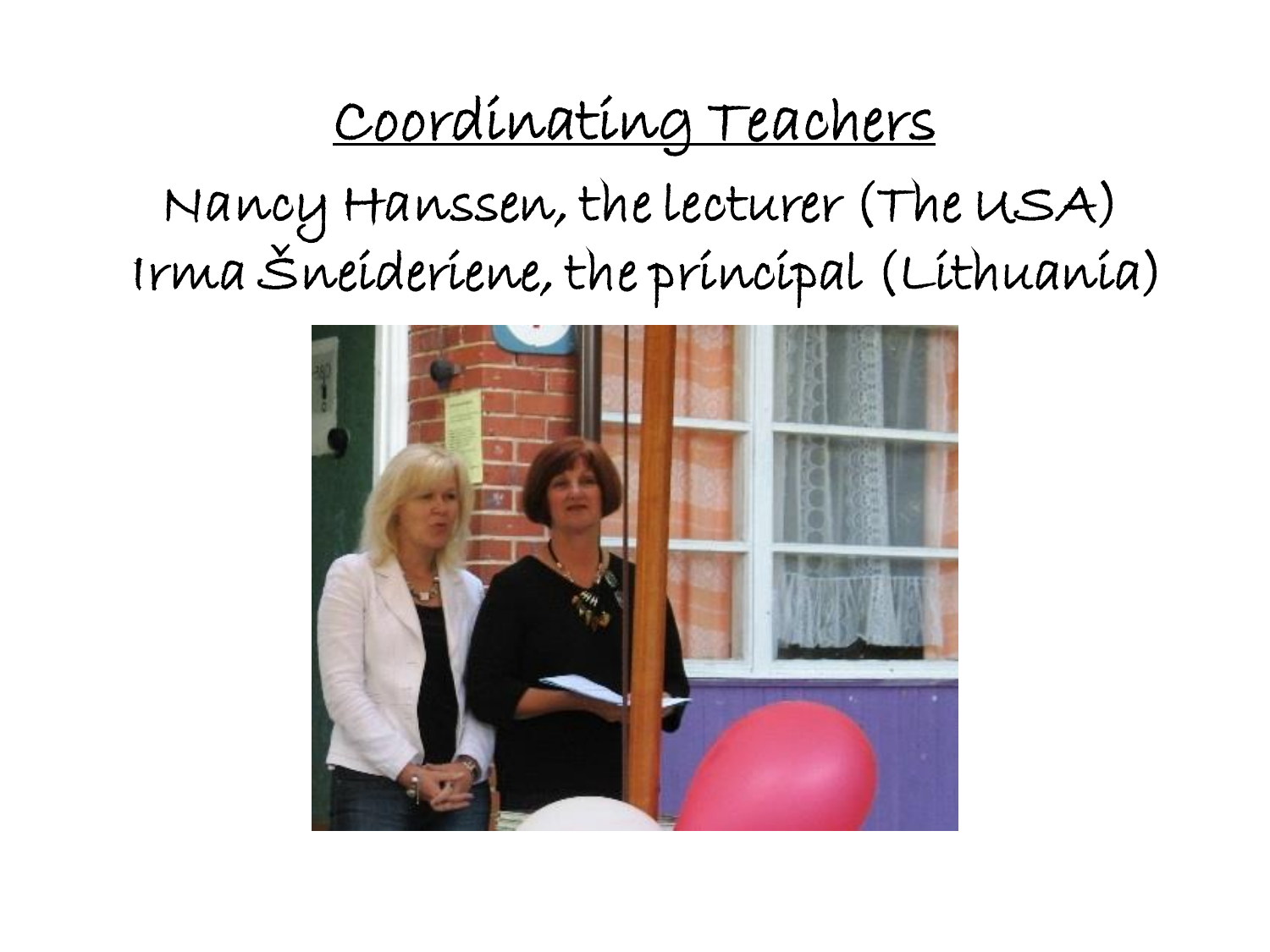Support Teachers

Vilija 1, History Teacher Vilija 2, English Teacher

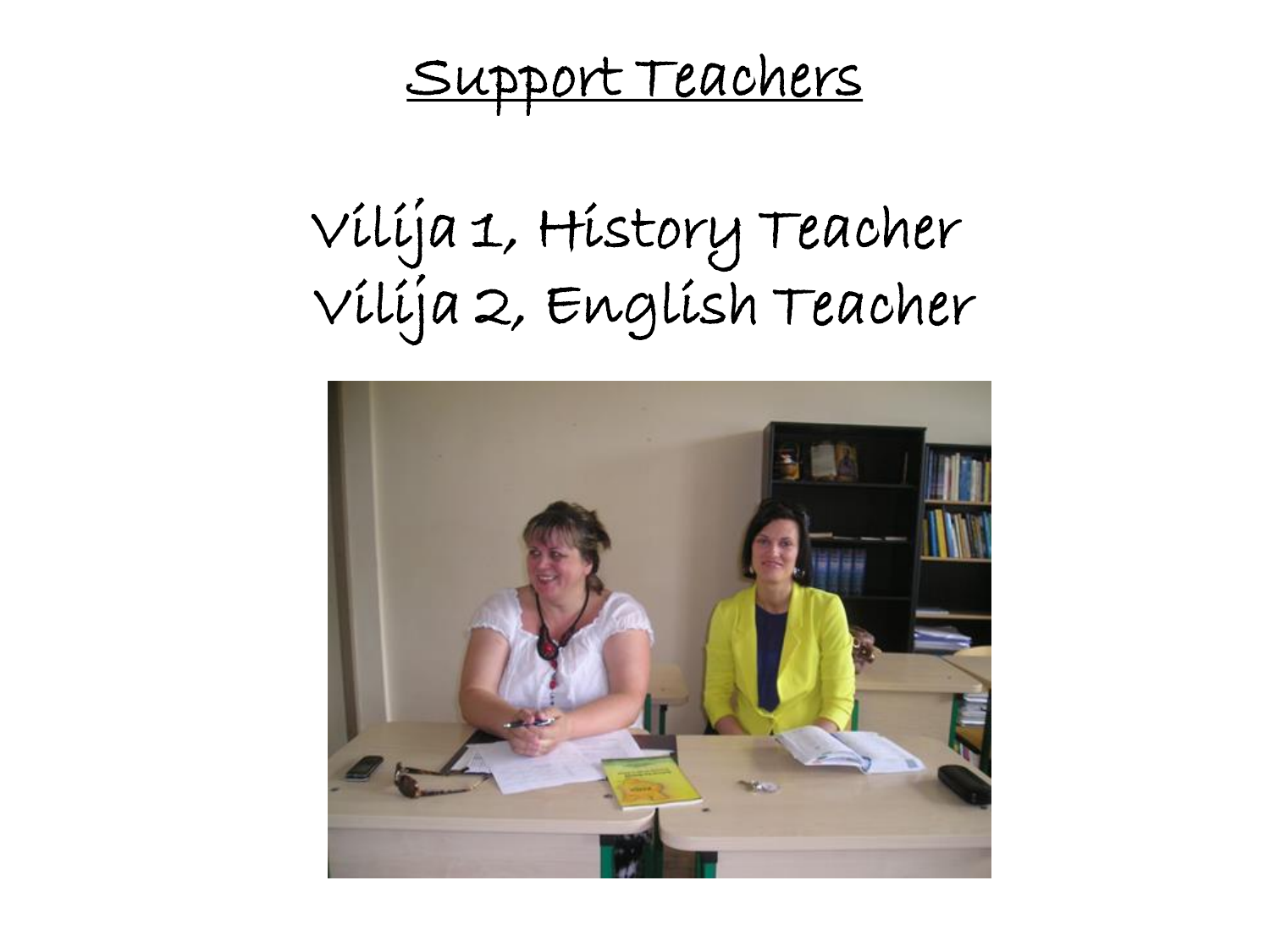Project Goals

\*Learn and apply interview skills \*Understand history from a primary source \* Note-taking skills using a variety of technologies \* Collaborate with peers by critiquing and editing written work \*Synthesize notes into a narrative \* The art of publication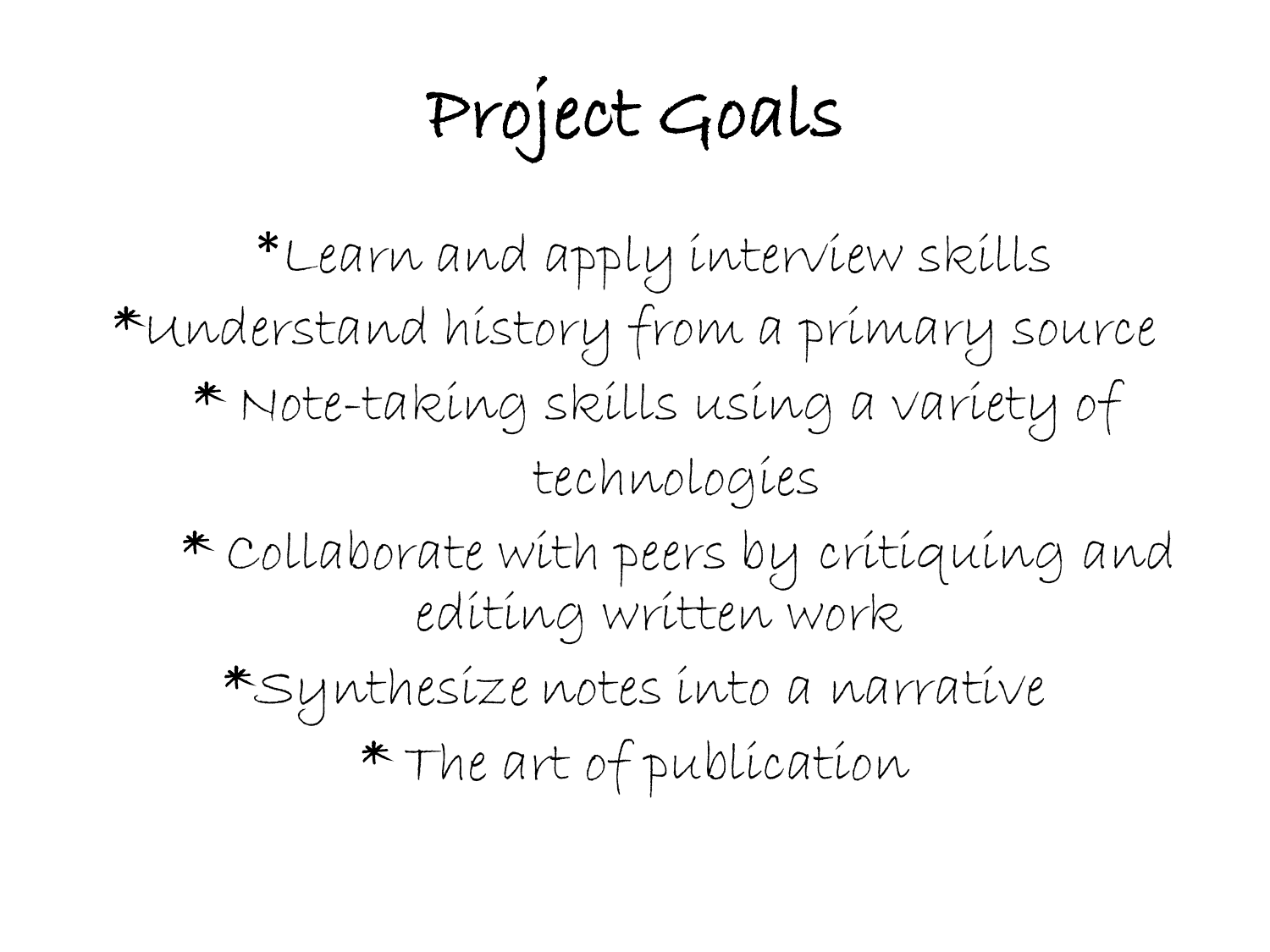# Phase One

Students identify three elders from family and community with regard to three historical time periods to interview over the summer.

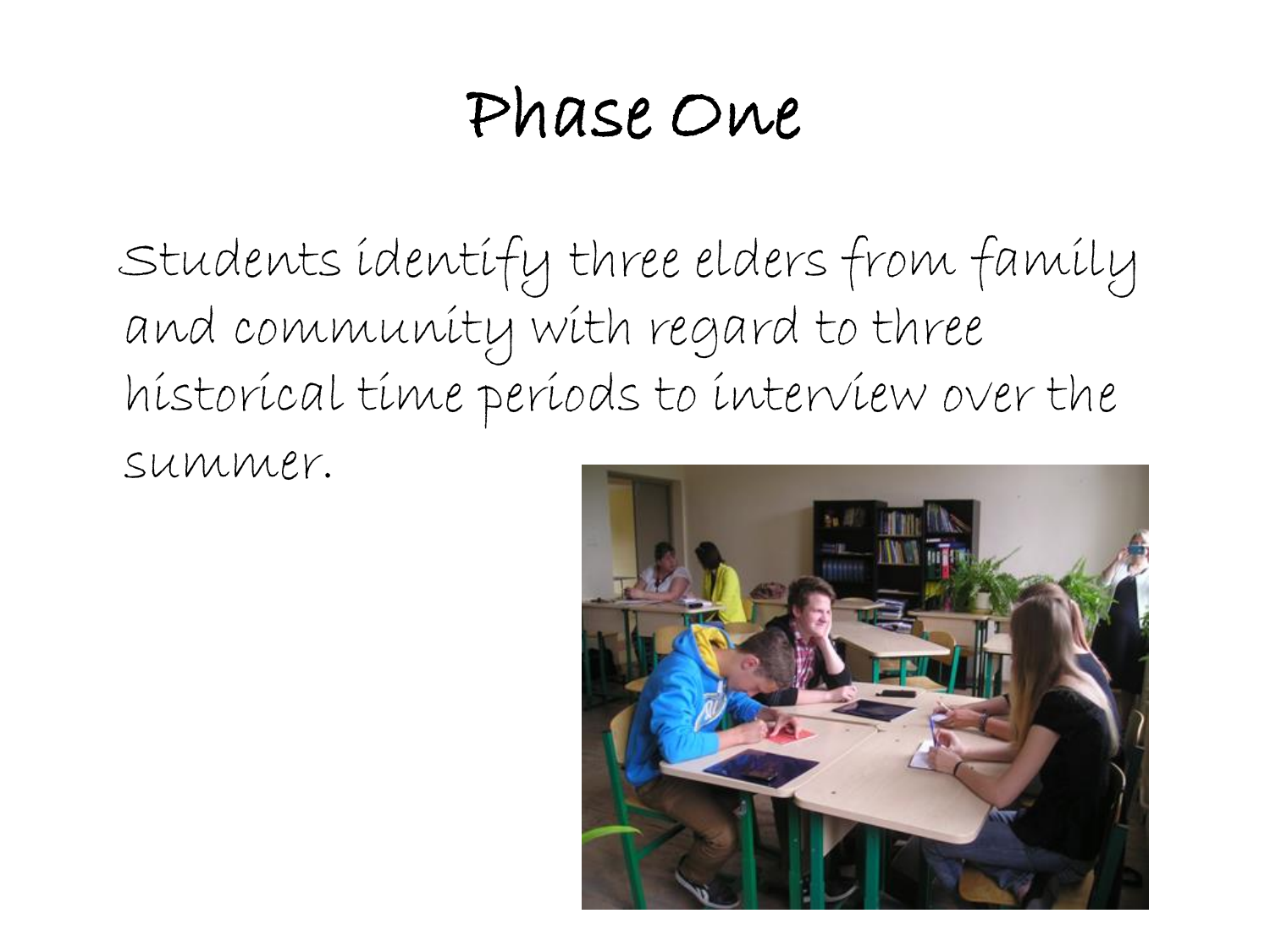#### Three Historical Periods

1990 – present

1945 - 1990

1939 - 1945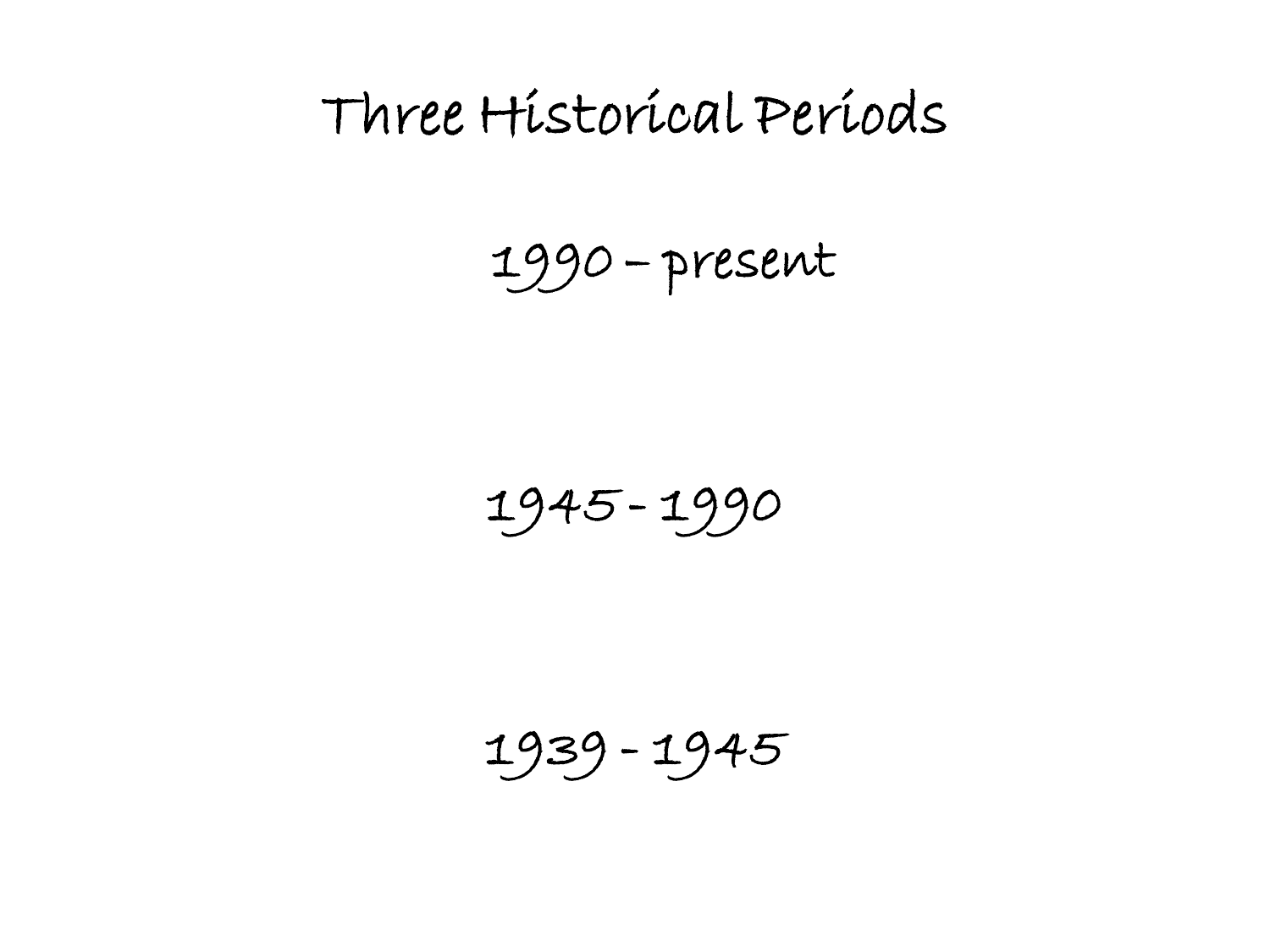#### Phase One Instructional Practices

- Built background knowledge on project from Kenya using technology : Powerpoint, video and Skype
- Created list of possible interview questions in small groups
- Modeled interviews with teachers
- Applied knowledge by interviewing peers
- Discussed and practiced written and spoken English of the challenges and success of the project by Skyping with students in Kenya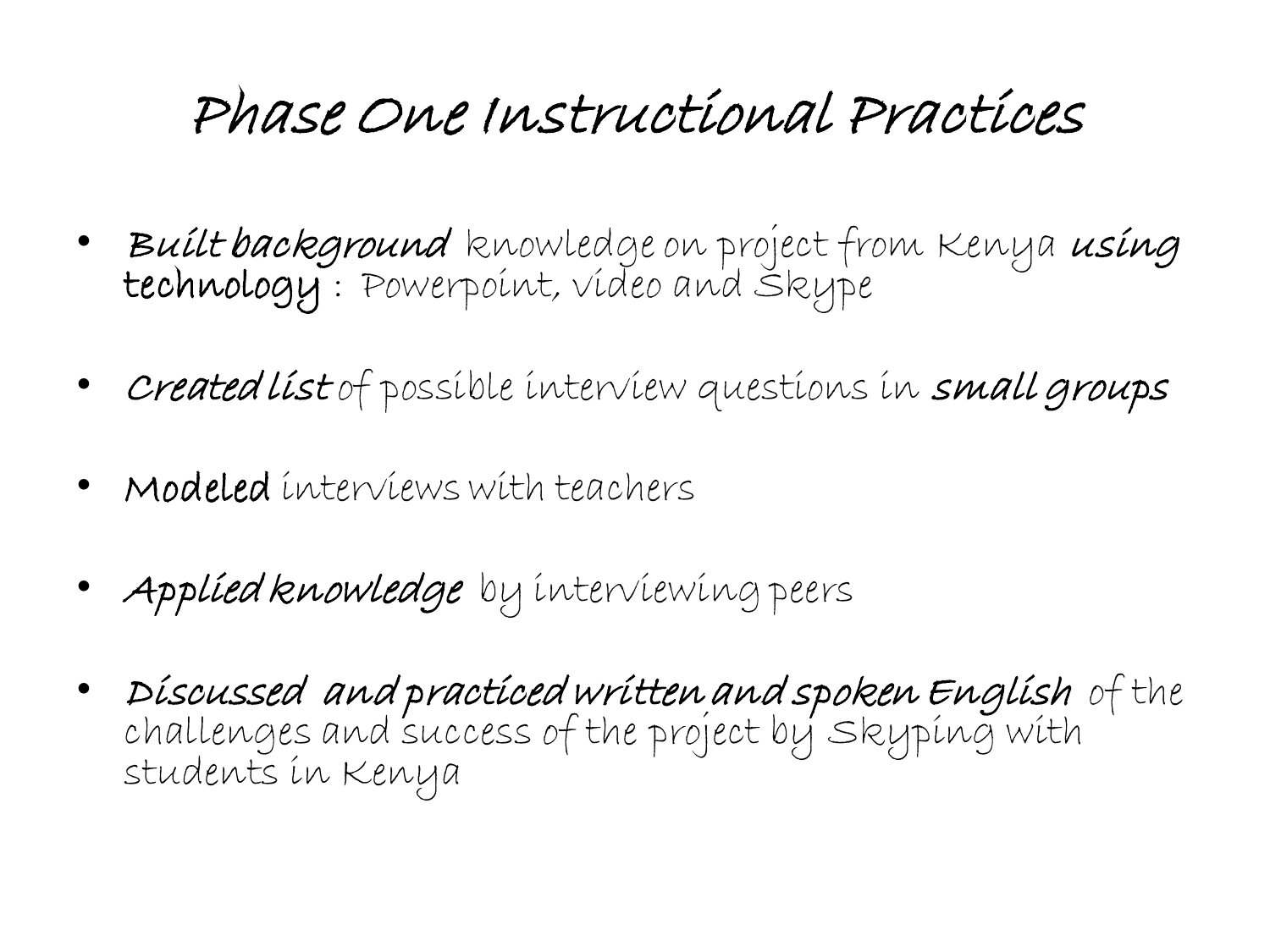

Students will interview elders over the summer and narratives are due January 15, 2014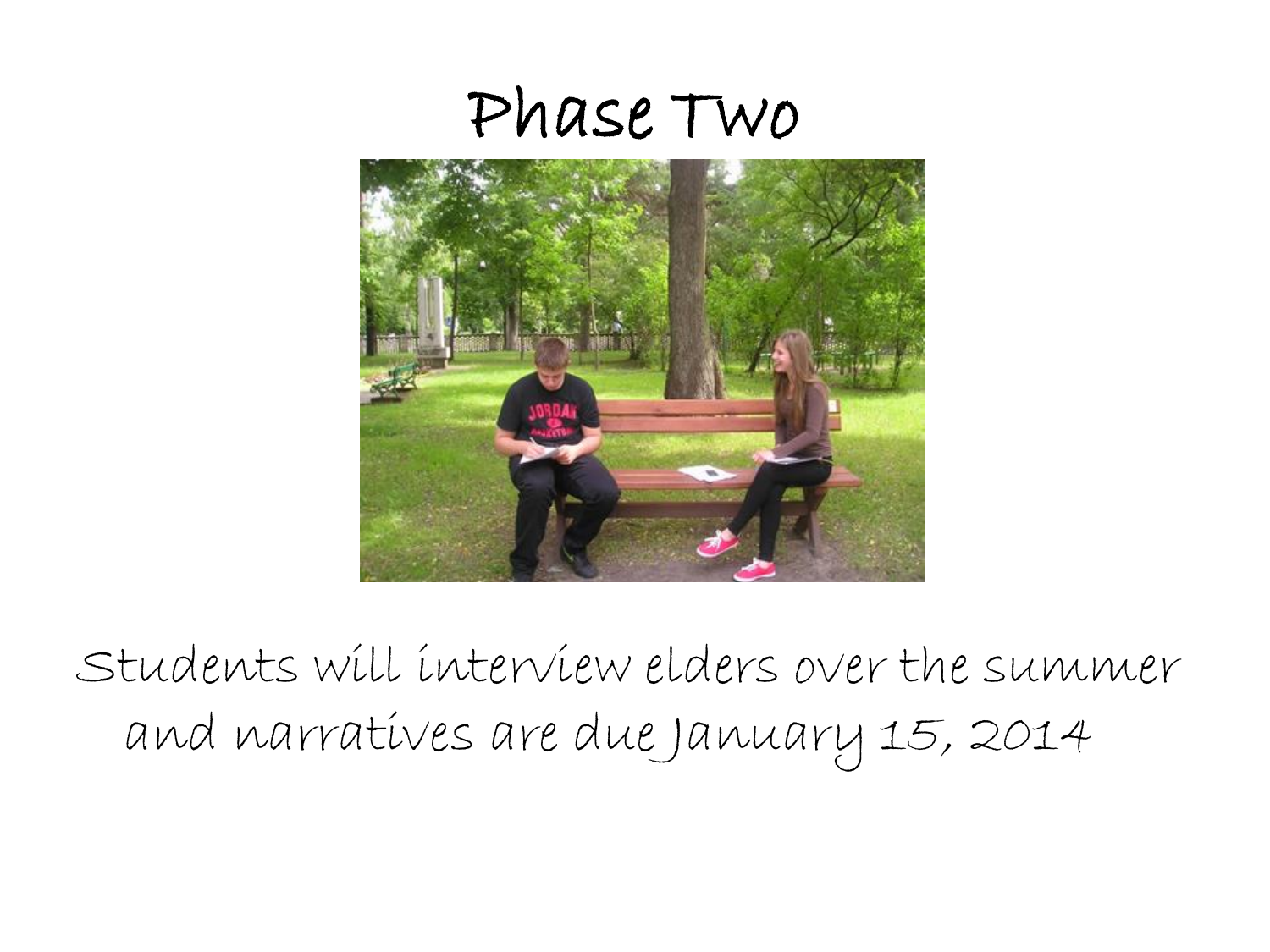# Phase Two Instructional Practices

- Direct instruction regarding the Stages of the Writing Process
- Peer-critique and peer-editing
- Small group and 1-1 conferencing with students during the editing process
- Use of technology: Skype, Google docs, and video-conferencing to support student progress

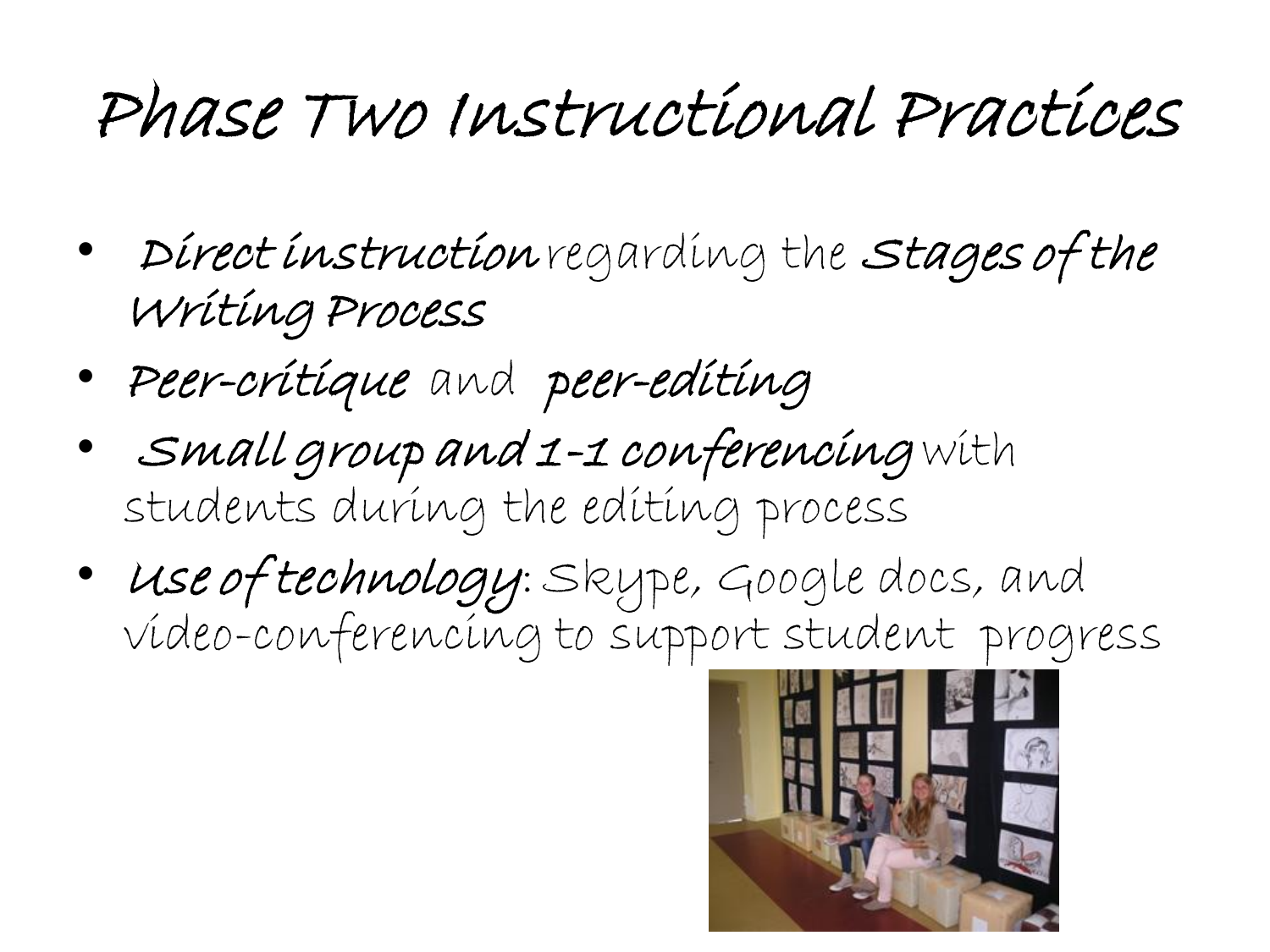### Phase Three

# Compile narratives and publish the companion book in English and

Lithuanian

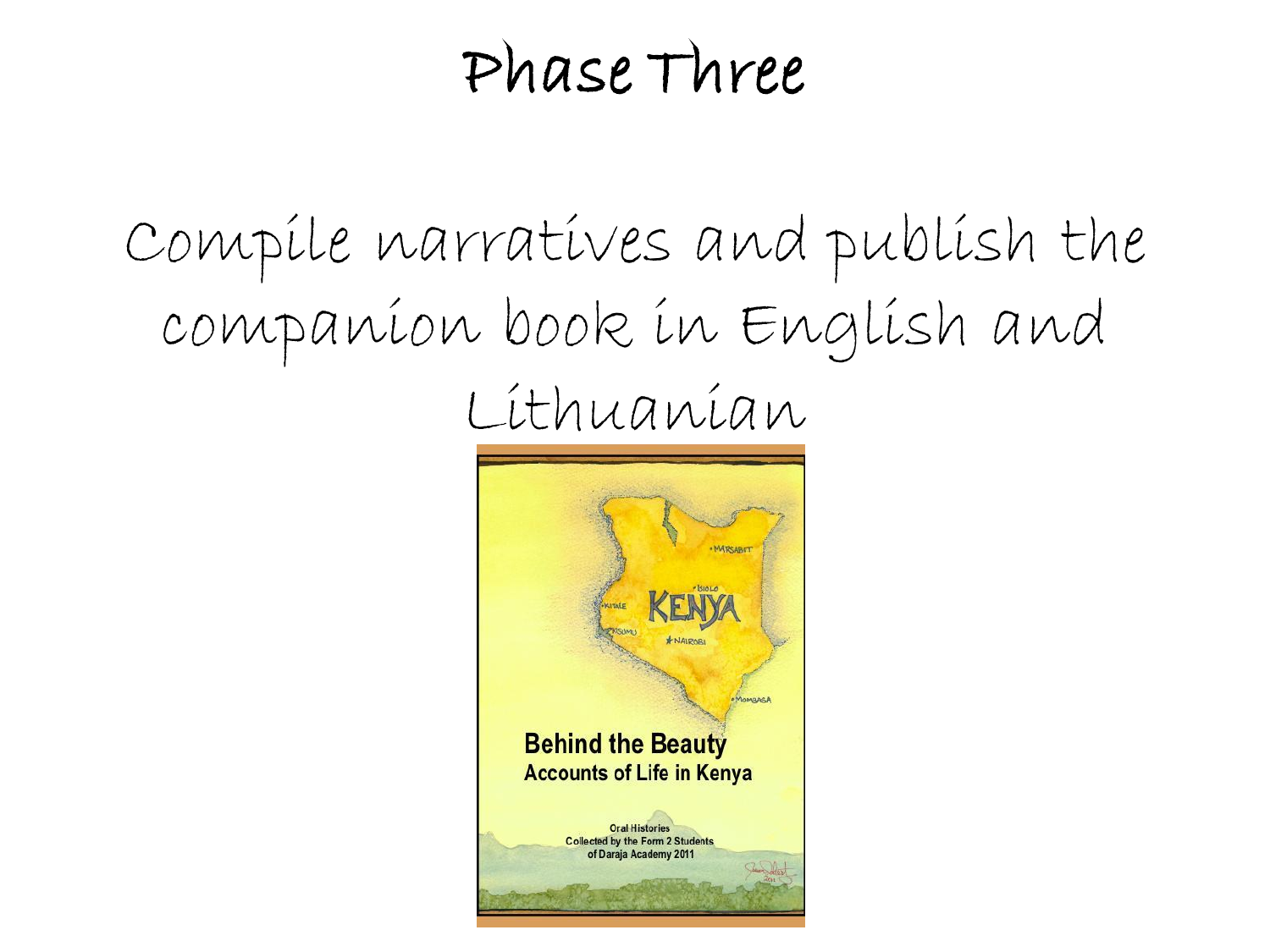# Phase Three Instructional Practices

- Synthesize interview notes and write narrative
- Translate from Lithuanian to English
- Organize narratives and photos
- Work collaboratively to Create book lay-out and design
- Publish